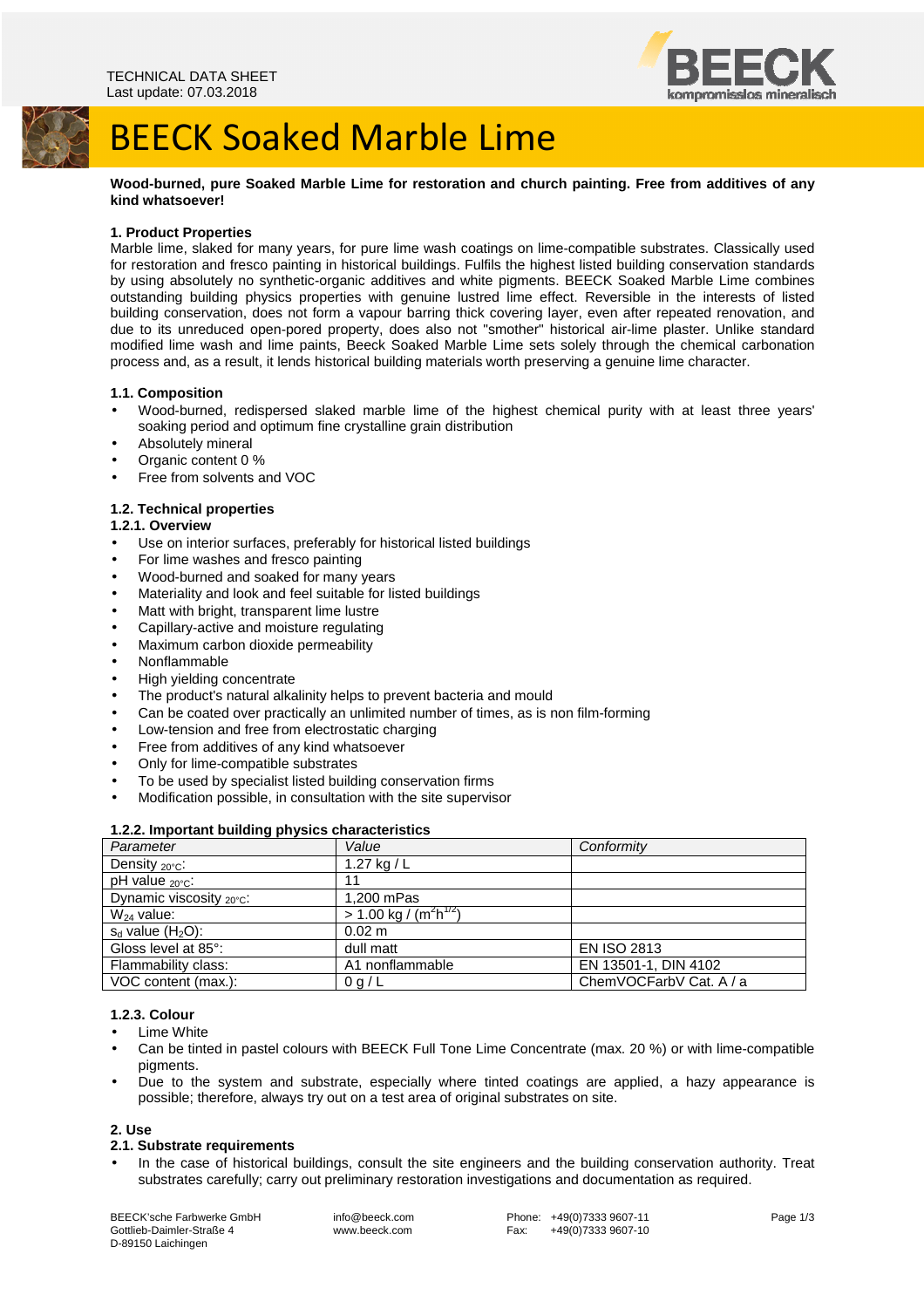

# BEECK Soaked Marble Lime

- Use only on porous, absorbent and water-wettable mineral lime-compatible substrates.
- The substrate must be clean, dry, firm and stable and must be free from efflorescent and separating substances.
- Check drying and strength of new plaster.
- Carefully make good chipped surfaces, cracks and misses with the same type of material and texture.
- Before coating, prewetten absorbent substrates and allow to dry on until matt-damp.
- Ensure uniform substrates and careful application on critical and high visual quality surfaces and in glancing light.

# **2.2. Brief information on the standard system for full colour coatings and full colour painting and decorating**

- Apply first coat with fresco method on fresh lime plaster, apply further coats after the plaster has dried.
- At least three to five coats as typical for lime; to be determined by trying out on a sample area.
- Optimally adjust BEECK Soaked Marble Lime to the substrate and use by adding at least 3 parts water.
- High humidity stimulates carbonation and, just like a lime-compatible substrate, it is also indispensable for a durable, wipe-resistant coating result.

# **2.3. Substrate and preparatory treatment**

- **(Air)lime plaster (PI,CSI-II), lime-cement plaster (PII), renovation plaster, readily water-wettable:**  If necessary, grind off or etch sinter skin. Fresco primer coat on new plaster; apply subsequent coats after surface of plaster has dried. Prewetten old plaster and leave to dry on until matt damp, not very suitable for pure lime wash paints!
- **Firm lime coats:**

Clean and brush down. Stabilise chalking coatings with BEECK Fixative, thinned with 2 parts water. Wash off distempers and tempera paints. Note and follow listed building conservation specifications!

• **Natural stone, brick:** 

Test for absorbency, moisture damage and efflorescence (salt edges!). Clean, make good crumbling joints. Try out on a test area, not very suitable for pure lime wash paints!

• **Clay or loam:** 

Clay or loam must be through-dry, firm and stable. Repair cracks with plaster beforehand, brush off any sanding grain. Prewetten and allow to dry until matt damp. Apply several extremely thin layered, thinned coats of BEECK Soaked Marble Lime, with at least 24 hours drying time between each. Always try out on a test area on site first!

- **Unsuitable substrates** are gypsum-based substrates, for example, gypsum plaster, stucco and gypsum board. Equally, film-forming coats, for example, oil, latex and synthetic resin coatings and organic substrates such as plastics and wood based materials.
- **Defective substrates** require a differentiated approach. Care is needed when working on efflorescent and saponifiable substrates. Apply a renovation plaster on damp, salt contaminated surfaces, basement walls and base areas, as well as areas with hygroscopic or rising damp.

# **2.4. Application instructions**

## **2.4.1. General information**

BEECK Soaked Marble Lime is exclusively intended for specialist listed building conservation firms and, in consultation with the site supervisor and building conservation authority, can be individually modified by the user. We do not provide any warranty whatsoever for the choice, compatibility and suitability of any additives and modifications. It is essential to try out the product on a test area of the original substrates. Experience in lime paint techniques and absolutely lime-compatible substrates are indispensable for a wipe-resistant coating result. Please note that colour fluctuations, chalking and sintering can occur, depending on the substrate, room climate and use. These effects are typical for lime and explicitly do not constitute a product defect.

Check substrate suitability as required (see 2.1 and 2.3). Pay particular attention to the absorbency, strength and texture of the respective substrate. Ensure that the product is used by qualified persons only. Trying out on a test area of the original substrates on site is indispensable for lime wash paints.

- Carefully cover surfaces which are not to be treated especially glass, ceramics, window sills, expansion joints, lacquer and anodic coatings – and protect them from splashes.
- Provide personal protective equipment.
- Protect the skin and eyes. Wear safety glasses or goggles / face protection. Refer to safety instructions!
- Before and during use, stir BEECK Soaked Marble Lime thoroughly with powered mixing paddle and sieve occasionally.
- Do not use in wet conditions, if there is a risk of frost or on hot surfaces.
- Prewetten absorbent substrates and allow to dry on until matt-damp.
- Minimum application temperature: +8°C
- High humidity stimulates carbonation.

BEECK'sche Farbwerke GmbH Gottlieb-Daimler-Straße 4 D-89150 Laichingen

 info@beeck.com www.beeck.com